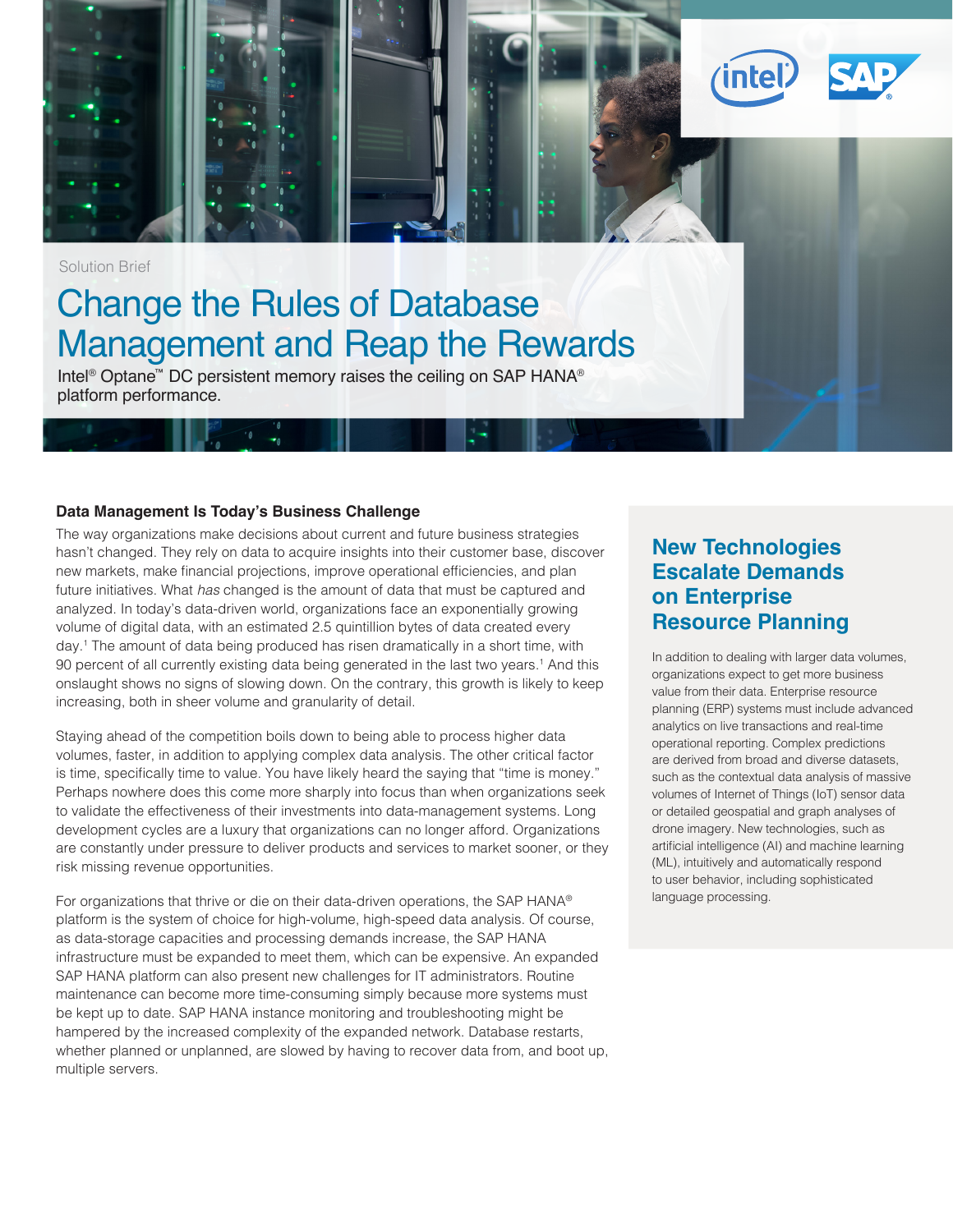# **Memory Limitations Constrain Traditional Data Tier Management**

To address the challenges of larger data volumes, faster processing speeds, deeper data analysis, and shorter time to value, organizations must continue to evolve their data-management strategies. They need more in-memory database capacity to support new technologies such as artificial intelligence (AI), machine learning (ML), and hybrid transaction and analytics processing. They need an infrastructure that increases database uptime, streamlines platform management, and cost-effectively scales up or out.

Older hardware can significantly limit SAP HANA performance, hampering its ability to keep up with today's highvolume, high-speed data environment. This constrains organizations from implementing data-management strategies that are affordable, reliable, and high-speed. DRAM is essential for high-speed, in-memory data processing; real-time and complex analytics on diverse datasets would not be possible without it. But it has some limitations. First, it is low-density memory, meaning that large workloads require the enlistment of multiple relatively small SAP HANA nodes. DRAM is also expensive, so scaling up becomes prohibitively costly for large infrastructure expansions. And DRAM is volatile memory, meaning that data does not persist when the server is rebooted or turned off. Data must be reloaded from warm- or cold-tier storage during server startup, which can take a significant amount of time for large datasets.

Raising the ceiling on the SAP HANA platform's potential for advanced analytics processing requires increasing data capacity in the hot and warm tiers. Fulfilling this requirement is severely limited by DRAM's volatility, low density, and high cost per SAP HANA instance. The slow performance of data storage based on solid-state drives (SSDs) and hard-disk drives (HDDs) plays a role in constraining data processing as well. These memory and storage limitations present bottlenecks to growing data storage volumes and processing velocities.

# **Revolutionary Intel Optane DC Technology Helps Organizations Get the Most out of Their SAP HANA Deployments**

Intel® Optane™ DC persistent memory is a revolutionary approach to data management that clears the barriers imposed by DRAM in SAP HANA deployments. In comparison to DRAM, Intel Optane DC persistent memory provides higher memory density, nonvolatile data persistence, near-DRAM processing speeds, and a significantly lower cost per terabyte processed. With Intel Optane DC persistent memory, organizations can achieve lower total cost of ownership (TCO), more robust business continuity, and dramatically increased memory capacities for their SAP HANA deployments.

#### **Lower Platform TCO for SAP HANA**

Organizations seeking to lower their TCO can install Intel Optane DC persistent memory and realize better infrastructure consolidation, more efficient processing, and lower costs for transactional and analytical workloads running on SAP HANA. For example, a workload for online analytical processing (OLAP) running on a traditional SAP HANA deployment might need to use data from an online transaction processing (OLTP) database, SAP® ERP Central Component (ECC), and a supply-chain management (SCM) inventory database, and this data must be replicated using SAP Landscape Transformation. SAP HANA tenant databases enable the consolidation of separate databases, such as ECC and SCM, into one SAP HANA instance, which significantly reduces DRAM processing loads and simplifies database management.

Adding Intel Optane DC persistent memory lets organizations consolidate their SAP HANA tenant databases even further by increasing the memory density per server. By increasing the number of DRAM-only systems that can be consolidated, organizations can run a complex, hybrid workload on a single SAP HANA instance configured with DRAM and Intel Optane DC persistent memory. In other words, they get real-time insights into live transactions being processed together in the same server.



**Figure 1**. Intel<sup>®</sup> Optane<sup>™</sup> DC technology evolves traditional tiered data management to support higher memory capacities for the warm and hot data tiers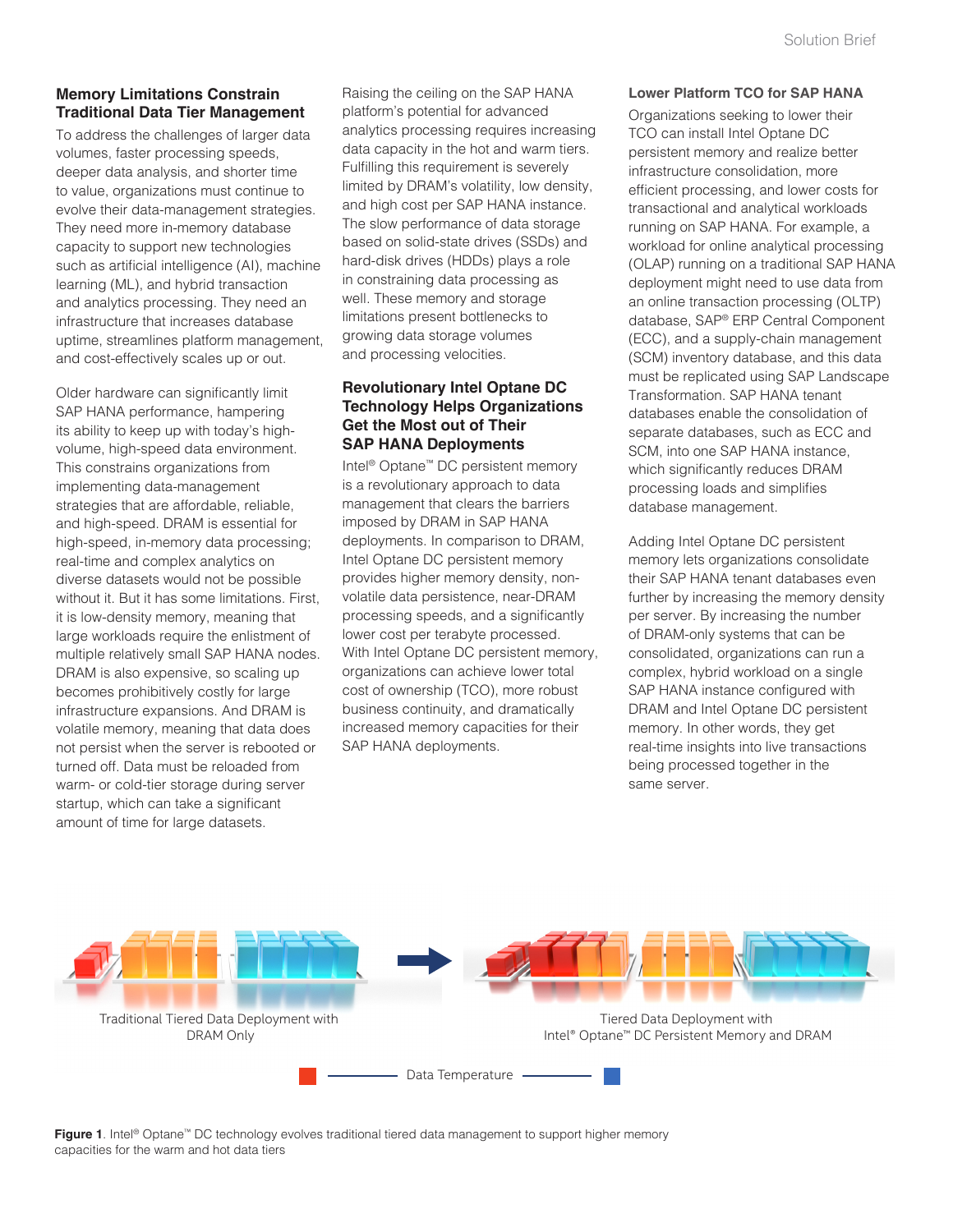4 Minutes

50 Minutes

The bottom line is that an SAP HANA multiple-tenant database deployment configured with DRAM and Intel Optane DC persistent memory can offer up to 6× greater system memory for OLAP workloads and up to 3× more capacity for OLTP workloads, when comparing 2nd Generation Intel® Xeon® Platinum processors to prior-generation Intel Xeon Platinum processors.2,3 This allows you to use fewer nodes or CPU sockets on a single node, with possible lower total costs compared to a traditional, DRAM-only configuration.

In many cases, SAP HANA landscapes can be consolidated into fewer servers, each one having a larger memory footprint.<sup>4</sup> For example, one eight-socket server configured with DRAM and Intel Optane DC persistent memory can be configured to process the same volume of data, at nearly the same speed, as six four-socket DRAM-only servers.<sup>5</sup> This server consolidation not only alleviates the need to purchase additional infrastructure hardware and expensive DRAM, but it also achieves the same, or even better, processing performance and costs less than a DRAM-only server deployment.

A simplified SAP HANA infrastructure streamlines data-tier management. Spending less time on monitoring, maintenance, upgrades, troubleshooting, and backups can help reduce IT administration costs.

#### **Build Better Business Continuity**

Robust business continuity is one of those operational imperatives that can always be improved, and Intel Optane DC persistent memory provides a number of ways to achieve this. It can help increase uptime and availability by providing faster SAP HANA database restart times and streamlining disaster recovery. It can also improve overall platform efficiency by allowing the consolidation of multiple functions onto an SAP HANA node.

Deploying Intel Optane DC persistent memory can help increase the availability of systems and services by dramatically decreasing SAP HANA downtime during planned and unplanned restarts. Data persistence keeps in-memory data fully available during boot ups, eliminating the initial loading of the column store and



**Figure 2**. Intel® Optane™ DC persistent memory delivers faster SAP HANA® database starts to help ensure business continuity and meet service-level agreements (SLAs)

resulting in up to 12.5× shorter database restart times.<sup>6</sup> A startup time of 50 minutes for an SAP HANA instance configured with traditional DRAM and a 6 TB database can be reduced to just four minutes using a combination of DRAM and Intel Optane DC persistent memory.<sup>6</sup>

Higher memory capacity, in combination with data persistence, can accelerate disaster recovery, getting systems back up and running sooner after a power outage or other unplanned downtime. System configurations from multiple servers can be easily replicated to a separate, larger data center configured with Intel Optane DC persistent memory. System data is held in persistent memory, which means it can be instantly activated during disaster recovery. For production systems, data can be replicated to a remote sandbox that serves multiple purposes, in addition to a production data repository, such as quality assurance (QA) and test and development for data scientists, system architects, and database administrators. Production data is stored in persistent memory, so that, should a disaster-recovery scenario arise, it is instantly available for recovery.

# **Increase Memory Capacity**

Deploying Intel Optane DC persistent memory to increase SAP HANA memory capacities can help organizations get better utilization of new technologies and expose larger datasets to advanced analytics. SAP HANA extension nodes configured with Intel Optane DC persistent memory extend advanced analytics processing capabilities even further compared to dynamic data-tiering approaches.

Increased memory density with Intel Optane DC persistent memory can enable organizations to support larger datasets, particularly for the hot data tier, which can benefit AI, ML, and advanced analytics. Placing more data in the hot and warm data tiers means faster access to structured and unstructured data. Larger data models and faster response times help lower the time required for training AI, which decreases the time to value for AI deployments.

Greater in-memory capacity is also particularly important for database compliance requirements that accompany transaction processing. OLTP databases must comply with various regulations to ensure that personal and financial information is carefully secured during online transactions. Any delays in maintaining database compliance put organizations at serious legal and financial risk. Security processing such as encryption, user authentication and authorization, data anonymization and masking, and database change tracking—is applied simultaneously to live transaction processing, further adding to the OLTP workload.

SAP HANA 2.2 and below stores warm-tier data in SSDs and uses dynamic tiering to shuttle warm-tier data to the hot tier for in-memory processing by DRAM. This traditional deployment comes at the cost of slow data access from SSDs and is limited in the types of data it can transport. Now, SAP HANA 2.3 extension nodes offer a better approach to processing warmand hot-tier data. When configured with DRAM and Intel Optane DC persistent memory, SAP HANA 2.3 extension nodes not only increase the capacity of the hot tier, but they support all data types. Warm data is stored in persistent memory as a full SAP HANA instance, which increases the volume of hot data allowed to run multi-model and advanced analytics such as hybrid transactional and analytics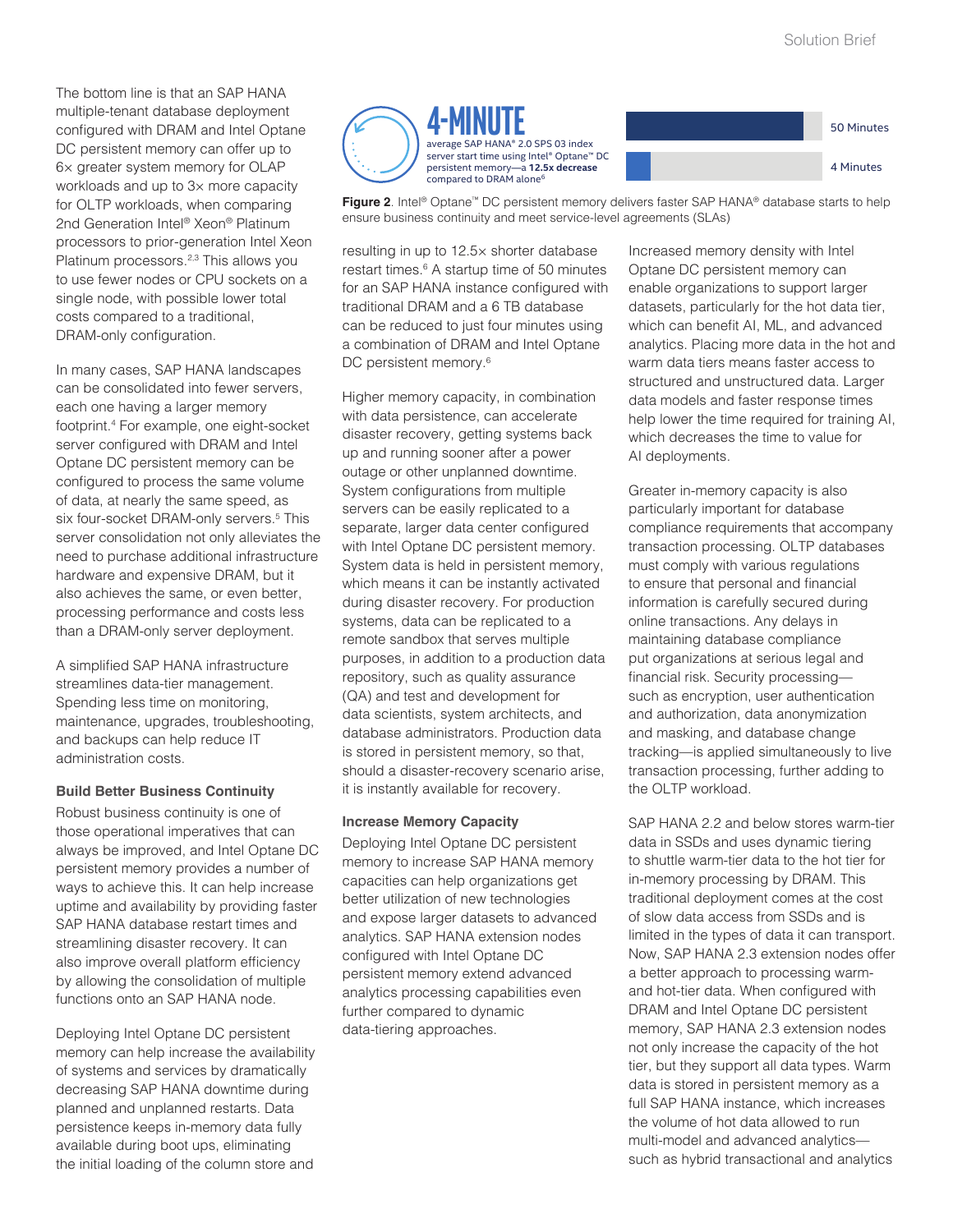processing, predictive AI and ML, geospatial and graph analysis of drone imagery, central procurement with guided buying, contextual analysis of Internet of Things (IoT) sensor data, and more. This alternative to dynamic tiering can also reduce the cost of data storage by increasing the capacity of warm-tier data storage, and the new warm SAP HANA instance is less costly per terabyte than hot-tier data storage.

# **Intel Optane DC Persistent Memory Is a Game-Changer for Data Management**

Intel Optane DC persistent memory, combined with DRAM, revolutionizes the SAP HANA landscape by helping organizations achieve lower overall TCO, ensure business continuity, and increase the memory capacities of their SAP HANA deployments.

Reduce infrastructure and operational costs with server consolidation that places larger datasets, faster processing, and more functionality on fewer SAP HANA nodes. Easily scale up

or scale out SAP HANA instances with persistent memory that costs less per TB than DRAM. Use data persistence to get faster SAP HANA restart times and higher service availability. Give SAP HANA the power to support new technologies and hybrid workloads by adding higher memory capacities and near-DRAM processing performance.

SAP HANA 2.3 is the first large-scale data platform optimized for Intel Optane DC persistent memory. Along with select Intel Xeon Scalable processors, Intel Optane DC persistent memory can transform the traditional SAP HANA data-tier infrastructure and revolutionize data processing and storage. Together, these technologies give organizations faster access to higher volumes of data than ever before, in addition to better performance for advanced data processing technologies.

To learn more, visit *[intel.com/OptaneDCPersistentMemory](http://intel.com/OptaneDCPersistentMemory)*, *[intel.com/sap](http://intel.com/sap)*, *[sap.com/persistent-memory](http://sap.com/persistent-memory)*, or *[sap.com/hana](http://sap.com/hana)*.